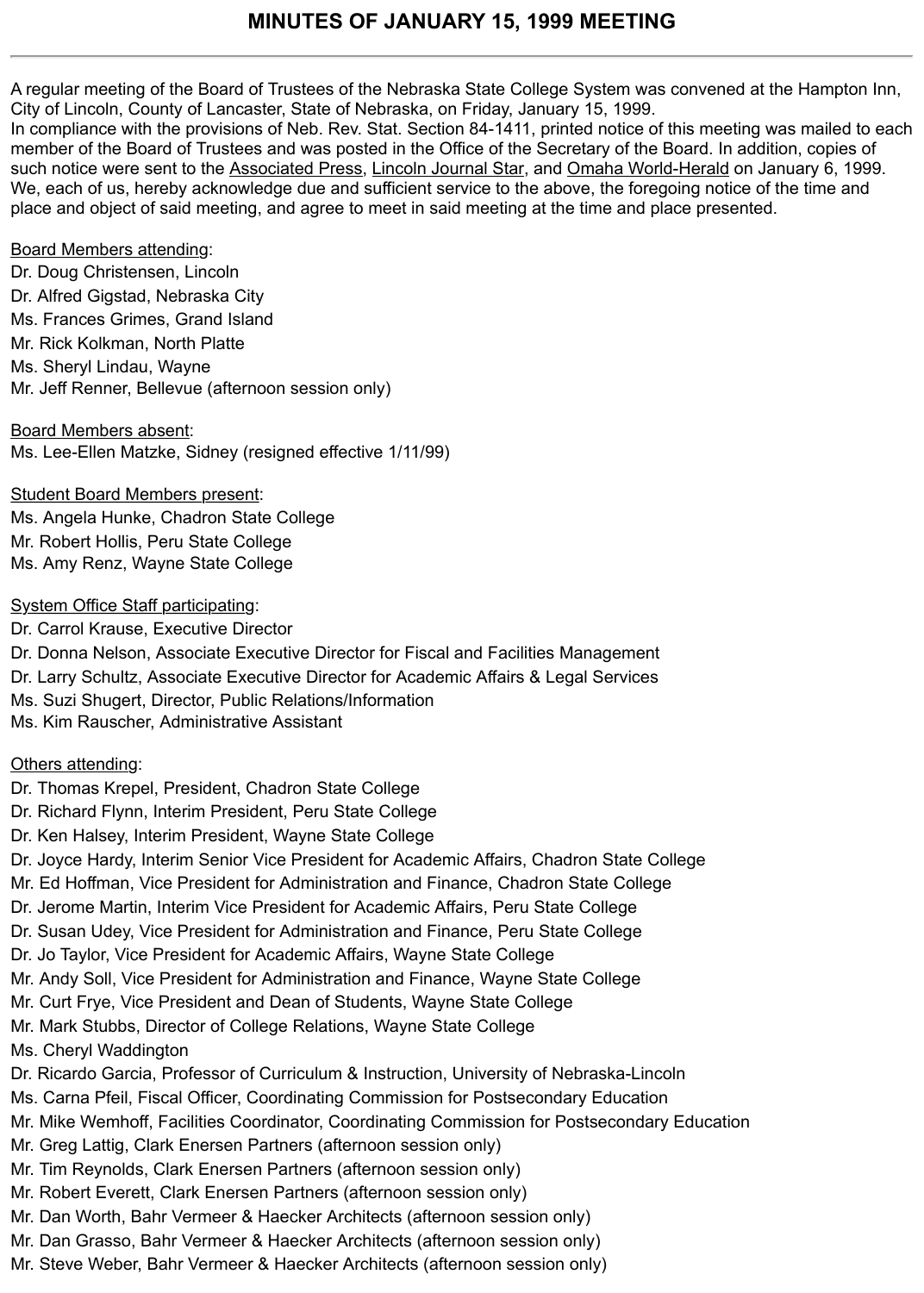Ms. Jena Janovy, Omaha World-Herald

Ms. Karen Griess, Lincoln Journal-Star (afternoon session only) Mr. Barry Bedlan, Associated Press (afternoon session only)

## **CALL TO ORDER**

The meeting was called to order at 8:30 a.m. A roll call was taken: Christensen, Gigstad, Grimes, Kolkman and Lindau were present. Renner was absent.

#### **EXECUTIVE SESSION**

Ms. Grimes moved and Dr. Gigstad seconded a motion to go into executive session at 8:30 a.m. for the purpose of discussing personnel and legal issues. Christensen, Gigstad, Grimes, Kolkman and Lindau voted aye. Motion carried.

Dr. Gigstad moved and Ms. Lindau seconded a motion to go out of executive session at 9:15 a.m. to reconvene in Work Session. Gigstad, Grimes, Kolkman and Lindau voted aye. Motion carried. Christensen was not present for the vote.

#### **WORK SESSION**

Mr. Kolkman, Chair, called the Work Session to order at 9:20 a.m. to discuss strategic planning.

1. Peru State College planning in relation to the Coordinating Commission recommendations and benchmark requirements.

Dr. Flynn reviewed the preliminary activities that Peru State College has taken to begin addressing the benchmarks established by the Coordinating Commission. Campus committees are being organized to address each of the identified issues, with a written plan to be presented to the Coordinating Commission by April 1.

A rough draft of the required plan will be available by the end of February for review and discussion with various groups, including the Board, Coordinating Commission and representatives from the nineteen-county advisory committee.

Dr. Flynn has met with the Peru State College Foundation to develop a job description in anticipation of hiring an Executive Director for a fund raising campaign. Letters have gone out to alumni requesting donations and meetings are being held with community representatives from the service region.

Dr. Krause reported that the town of Peru is developing a strategic plan. He also reported that in meetings with representatives from the University of Nebraska and the Community Colleges interest has been expressed by those institutions in working with the State Colleges to develop a needs analysis for learning centers in southeast Nebraska.

Board of Trustees participation during this planning phase will include:

- a. Review of budget requests
- b. Interaction with community leaders in southeast Nebraska
- c. Board representatives meeting initially with the Peru State College Steering Committee
- d. Input on the draft plan addressing the benchmarks

## **BREAK (10:25-10:40)**

2. System-wide Strategic Planning

Board members discussed retention of students as it is related to admission standards and financial aid. A great deal of discussion centered around the current open admission policy of the State Colleges. Dr. Christensen agreed to work with campus representatives (to be identified by each of the Presidents) to develop a set of AStandards for Succeeding in College, @ a draft of which is due at the March Board meeting.

Discussion then turned to the status of financial aid available. (More time is needed for this issue, so the item will be continued to the February Board meeting.) Possible action may involve the Executive Council working with each of the Foundations regarding financial aid issues.

#### **LUNCH BREAK (12:05-1:30)**

#### **PUBLIC SESSION**

Dr. Gigstad, Vice-Chair, called the public session to order at 1:30 p.m. A roll call was taken: Christensen, Gigstad, Grimes, Lindau and Renner; Hollis, Hunke and Renz were present. Kolkman arrived at 1:45 p.m.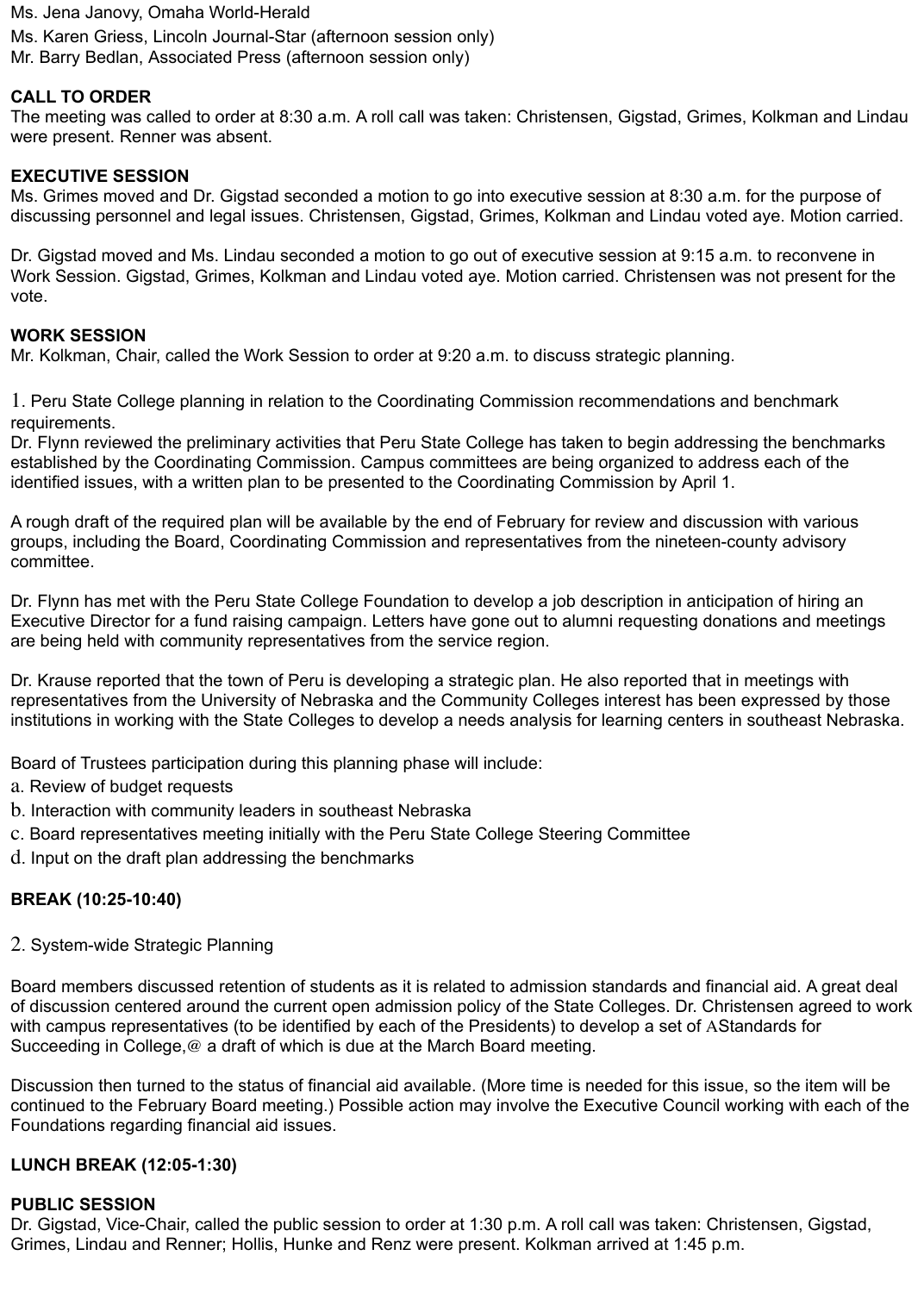#### **APPROVAL OF THE AGENDA**

Mr. Renner moved and Ms. Grimes seconded a motion to approve the agenda with the addition of item 6.B.(2a) Peru State College, Interim Presidential Appointment. Christensen, Gigstad, Grimes, Lindau and Renner; Hollis, Hunke and Renz voted aye. Motion carried.

#### **PUBLIC COMMENTS**

None

## **APPROVAL OF MINUTES FROM THE DECEMBER 3, 1998 AND JANUARY 4, 1999 MEETINGS**

Mr. Renner moved and Ms. Grimes seconded a motion to approve the minutes of the December 3, 1998 and January 4, 1999 meetings. Christensen, Gigstad, Grimes, Kolkman, Lindau and Renner; Hunke. Hollis and Renz abstained. Motion carried.

#### **OLD BUSINESS -- Review of Campus Diversity Plans**

Dr. Ricardo Garcia of the University of Nebraska reviewed the diversity plans recently developed by the campuses and submitted to the Board of Trustees.

In summary, all three plans meet the criteria set by the Board. All three plans are at different stages of diversity planning, however. Chadron State College=s plan is the most mature, including what they have done in the past and what they plan to do in the future. Peru State College=s plan is thorough, but identifies no infrastructure or resources/people committed to the on-going activities, so it is therefore the least mature plan. Wayne State College=s plan is somewhere in between, with sporadic attempts at diversity and no permanent infrastructure in place.

The System-wide Diversity Task Force will now review the plans and discuss future activities. An annual report on campus diversity will be due to the Board each December.

Dr. Garcia offered to meet with the in-coming Presidents as part of their orientation process and to assist with the analysis of campus plans periodically. Ms. Grimes moved and Dr. Christensen seconded a motion that Dr. Ricardo Garcia meet with each of the new Presidents as part of their orientation process and return in one year to assess the progress of each campus plan. Christensen, Gigstad, Grimes, Kolkman, Lindau and Renner; Hollis, Hunke and Renz voted aye. Motion carried.

Ms. Grimes then moved and Mr. Renner seconded a motion to adopt the following resolutions:

## **CHADRON STATE COLLEGE**

**WHEREAS,** the campus community of Chadron State College has come together to explore existing and potential diversity related programs and activities; and

**WHEREAS**, the campus= diversity committee, led by Dr. Joyce Hardy and Becky Caselli-Smith, is composed of a broad base of thirty-two Chadron State College faculty, staff and students representing all fifteen Academic Departments and eighteen other campus units; and

**WHEREAS**, a comprehensive diversity plan for the College has been developed based upon the five-year plan of the College; and

**WHEREAS**, seventy-two items are deemed to be of high priority and feasible for accomplishing within the first year of the plan and fifty-four activities are deemed to be potential future actions; and

**WHEREAS***,* the campus has identified action goals that can be accomplished within existing budget allocations plus an additional expenditure of less than \$16,000 for the first year; and

**WHEREAS***,* the result of this work is a proactive and ambitious plan for enhancing, exploring and celebrating diversity at the campus and community;

**NOW THEREFORE BE IT RESOLVED** that the Board of Trustees of the Nebraska State College System recognizes, applauds and supports the efforts of the Chadron State College community for its commitment to creating a campus environment that is aware of and open to diversity, and developing an attitude of civility and community building.

## **PERU STATE COLLEGE**

**WHEREAS***,* the campus community of Peru State College has come together to explore existing and potential diversity related programs and activities; and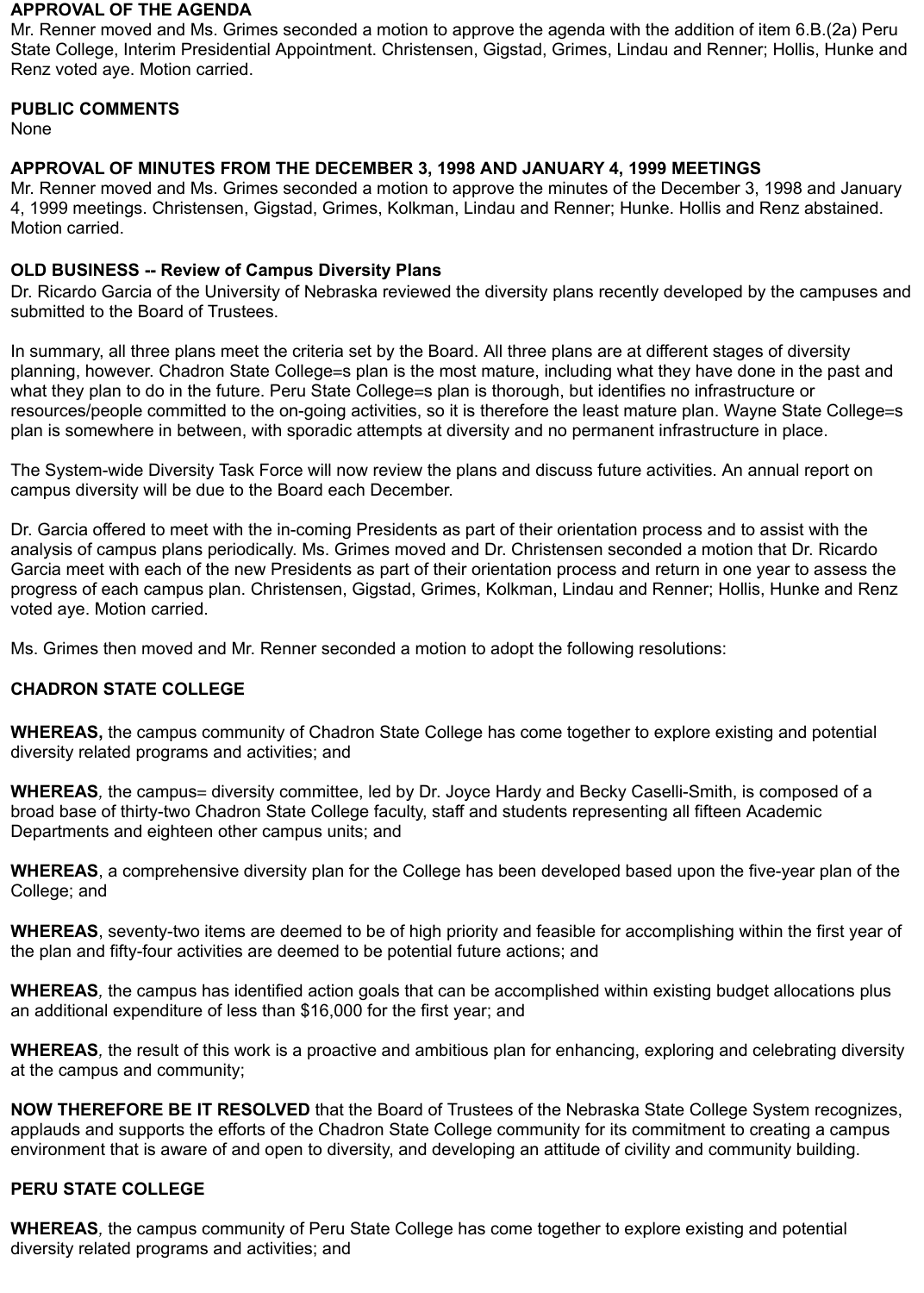**WHEREAS***,* the campus recognizes cultural and human diversity should be at the core of our educational aspirations, values and beliefs; and

**WHEREAS**, a comprehensive diversity plan for the College has been developed based upon the five-year plan of the College; and

**WHEREAS**, achievable goals have been articulated that will increase cultural diversity programming in all areas of campus life; will increase recruitment and retention of under represented administrators, faculty and staff; will increase the recruitment and retention of minority and female students, especially in fields where they are under represented; and

**WHEREAS***,* the result of this work is a proactive and ambitious plan for a convivial campus that embraces diversity with civility and enhances the human dignity of all individuals in the immediate and extended community;

**NOW THEREFORE BE IT RESOLVED** that the Board of Trustees of the Nebraska State College System recognizes, applauds and supports the efforts of the Peru State College community for its commitment to creating a campus environment that is aware of and open to diversity, and developing an attitude of civility and community building.

## **WAYNE STATE COLLEGE**

**WHEREAS***,* the campus community of Wayne State College has come together to explore existing and potential diversity related programs and activities through a four-year plan, "Building Community"; and

**WHEREAS**, the campus= diversity committee has identified three quantifiable goals to enhance diversity: (1) to create a more hospitable and nondiscriminatory college community climate that embraces diversity, (2) to increase the recruitment and retention of under represented administrators, faculty and staff, and (3) to increase the recruitment, retention and graduation rate of under represented students especially in disciplines where under representation is especially acute; and

**WHEREAS***,* the College has identified fourteen specific objectives, supported by appropriate Responsibility Centers, to be used as benchmarks for success in implementing the plan; and

**WHEREAS***,* the faculty and staff of Wayne State College have made a written commitment to academic Aresponsibility and integrity@ as part of their effort to work with students; and

**WHEREAS***,* the result of this work is a proactive and ambitious plan for enhancing, exploring and celebrating diversity at the campus and community;

**NOW THEREFORE BE IT RESOLVED** that the Board of Trustees of the Nebraska State College System recognizes, applauds and supports the efforts of the Wayne State College community for its commitment to the creation of a convivial campus that embraces diversity with civility, respects the dignity of all members of the campus community, and supports academic goals.

Christensen, Gigstad, Grimes, Kolkman, Lindau and Renner; Hollis, Hunke and Renz voted aye. Motion carried.

**NEW BUSINESS** -- **CONSENT AGENDA Personnel Recommendations Graduation Lists and Distinguished Service Awards Fall Enrollment Reports Fall Instructional Load Reports Grant Applications** CSC B Community/School Revitalization Project Funding Source: Mid-Nebraska Community Foundation Amount Requested: \$15,000 Funding Period: 6/21/99 - 5/30/00 Grant will require In-Kind Funds: \$3,000 for project director's time, office space, and telephone.

Grant application will continue to provide funding for a project to involve community/school/youth teams from the communities of Brady, Hershey and Maywood to explore ways of involving the youth and the schools in community and economic development. A previous grant was funded by the Nebraska Department of Economic Development in 1998 in the amount of \$15,000.

## **Contracts**

Peru State College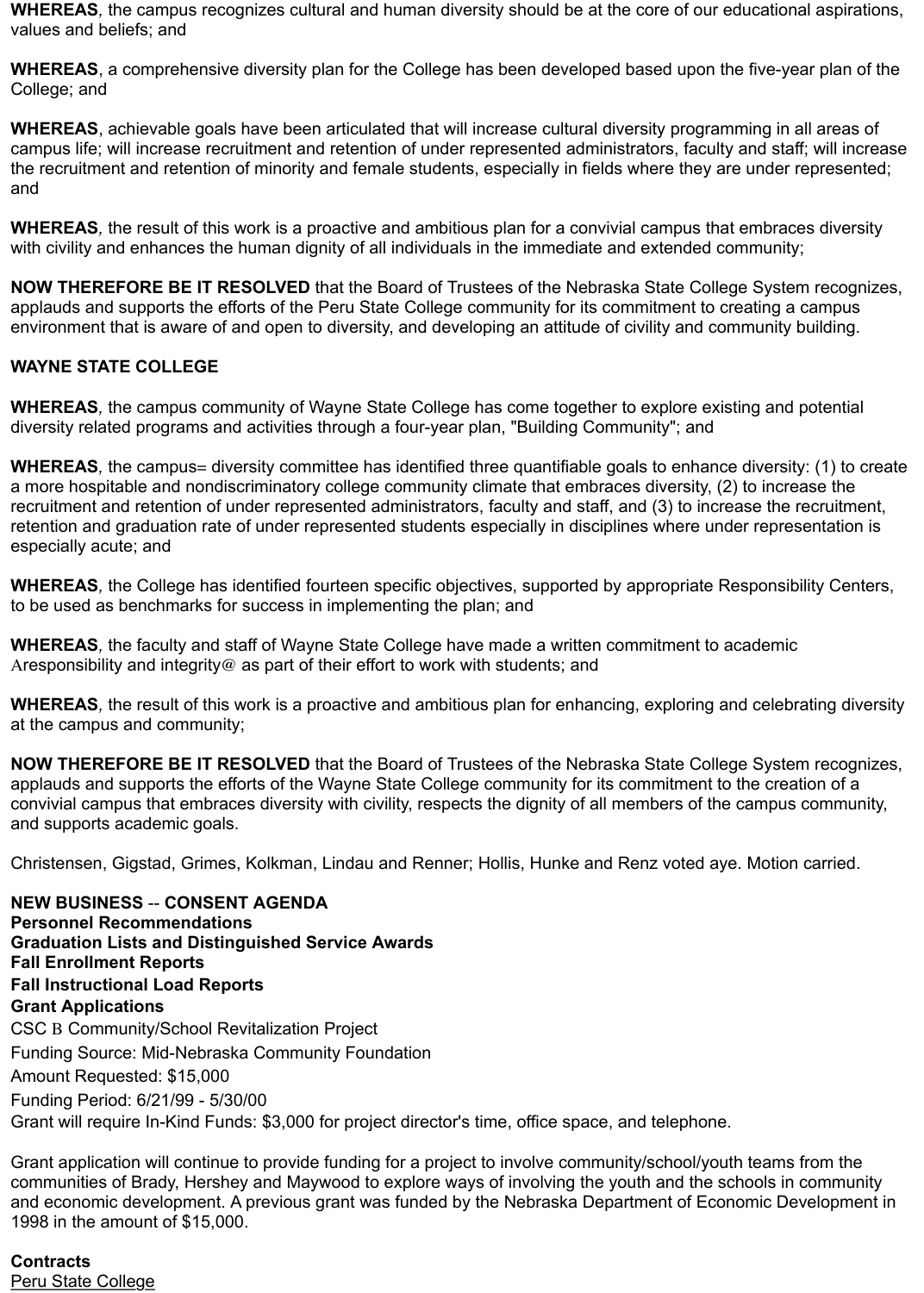Location on Campus: Delzell Hall Contracted Work: Basement electrical upgrade Contract Amount: \$4,000 Fund Source: Revenue Bond Contractor: Tom Combs Electrical, Auburn, NE Location on Campus: Fine Arts Building Contracted Work: Pressure relief valve installation Contract Amount: \$7,709 Fund Source: LB 1138 Contractor: H&S Plumbing, Lincoln, NE

Location on Campus: Administration Building Contracted Work: Pressure relief valve installation Contract Amount: \$2,241 Fund Source: LB 1138 Contractor: H&S Plumbing, Lincoln, NE Location on Campus: Industrial Technology Building Contracted Work: Pressure relief valve installation Contract Amount: \$2,494 Fund Source: LB 1138 Contractor: H&S Plumbing, Lincoln, NE

Location on Campus: Football Practice Field Renovation Contracted Work: Recrown, grade and reseed including drainage Contract Amount: \$13,785 Fund Source: Cash Funds Contractor: Green Streak, Inc.

Location on Campus: Fine Arts, Administration, TJ Majors and Auditorium Contracted Work: Roof repair Contract Amount: \$18,410 Fund Source: LB 309/Cash Funds Contractor: Boone Brothers Roofing

Wayne State College Location on Campus: Bowen Hall Contracted Work: Replace corridor carpeting on two men's floors Contract Amount: \$11,504 Fund Source: Contingency Maintenance Contractor: Complete Floors, Inc., Norfolk, NE

Location on Campus: Connell Hall Contracted Work: Water Service Connection Fee Contract Amount: \$1,500 Fund Source: State Building Fund (General Fund) Contractor: City of Wayne

#### **Change Orders**

Wayne State College Location on Campus: Benthack Hall No. & Description: ADA Improvements B relocate elevator Change Order Amount: \$6,458 Fund Source: LB 309/LB 1108 Funds Contractor: Otte Construction, Inc., Wayne, NE

Location on Campus: Connell Hall No. & Description: #8--Miscellaneous adjustments to specified work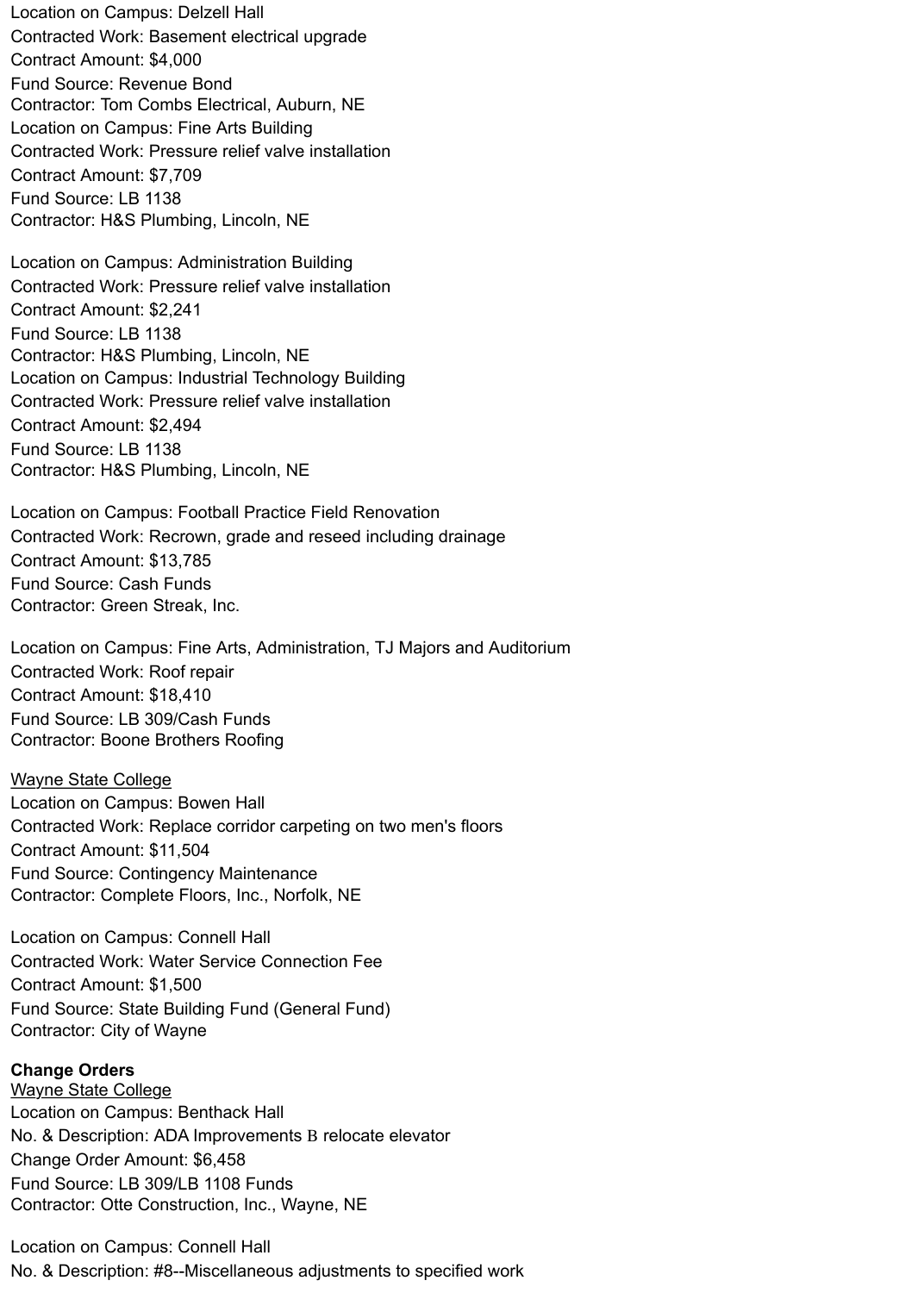Change Order Amount: \$9,641 Fund Source: State Building Fund (General Fund) Contractor: Beckenhauer Construction, Inc., Norfolk, NE

**LB309 Allocations**

Chadron State College Acceptance of \$17,000 for campus-wide fire alarm study Allocation Date 11/16/98 Allocation Amount \$17,000 Campus Amount 3,000 Total Project Cost \$20,000

Acceptance of \$25,000 for replacement of Heating Plant condensate return tank Allocation Date 12/16/98 Allocation Amount \$25,000 Campus Amount 3,750 Total Project Cost \$28,750

**Peru State College** Retrieval of \$933.60 for stabilization of south wall of Physical Plant building Allocation Date 7/6/98 Allocation Amount \$13,600.00 Retrieval Amount - 933.60 Total Project Cost \$12,666.40

Wayne State College Acceptance of \$17,000 for campus fire alarm study Allocation Date 11/16/98 Allocation Amount \$17,000 Campus Amount 3,000 Total Project Cost \$20,000

Acceptance of \$8,500 for Hahn Administration ADA elevator modifications Allocation Date 12/16/98 Allocation Amount \$ 8,500 Campus Amount 1,500 Total Project Cost \$10,000

Acceptance of \$8,500 for Humanities ADA elevator modifications Allocation Date 12/16/98 Allocation Amount \$ 8,500 Campus Amount 1,500 Total Project Cost \$10,000

Acceptance of \$8,500 for Fine Arts ADA elevator modifications Allocation Date 12/16/98 Allocation Amount \$ 8,500 Campus Amount 1,500 Total Project Cost \$10,000

Acceptance of \$17,000 for Campus ADA survey Allocation Date 12/16/98 Allocation Amount \$17,000 Campus Amount 2,000 Total Project Cost \$19,000

## **Campus Physical Plant Reports**

Dr. Gigstad moved and Mr. Renner seconded a motion to approve the Consent Agenda. Christensen, Gigstad,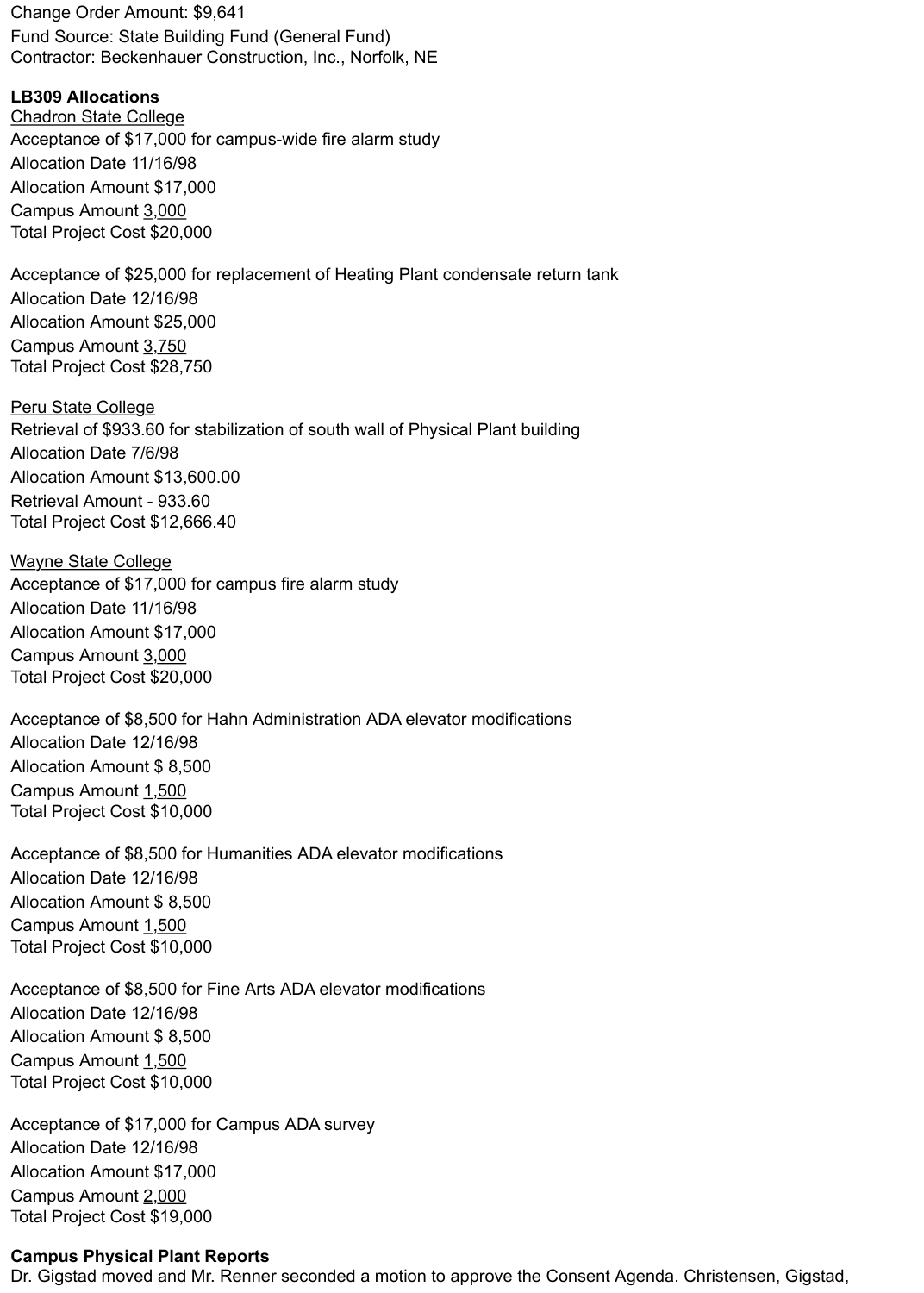Grimes, Kolkman, Lindau and Renner; Hollis, Hunke and Renz voted aye. Motion carried.

#### **SUBCOMMITTEE AGENDA**

#### **Academic Affairs, Student Life & Personnel Subcommittee Dr. Christensen, Committee Member**

#### **Collective Bargaining Agreements**

Dr. Christensen moved and Ms. Lindau seconded a motion for ratification of the 1999-2001 contract between the Board of Trustees of the Nebraska State Colleges and the Nebraska State College Professional Association which will include an increase in base salary for all returning professional staff employees of 3.0% on July 1, 1999 and 3.0% on July 1, 2000. Christensen, Gigstad, Grimes, Kolkman, Lindau and Renner; Hollis, Hunke and Renz voted aye. Motion carried.

Dr. Christensen moved and Ms. Lindau seconded a motion for ratification of the 1999-2001 contract between the Board of Trustees of the Nebraska State Colleges and the Nebraska Association of Public Employees, Local #61, of the American Federation of State, County, and Municipal Employees which will include an increase in base salary for all returning support staff employees of 3.25% on July 1, 1999 and 3.50% on July 1, 2000 and increase the hire and maximum rates 2.0% each year of the contract. Christensen, Gigstad, Grimes, Kolkman, Lindau and Renner; Hollis, Hunke and Renz voted aye. Motion carried.

#### **Wayne State College, Presidential Appointment**

Ms. Lindau moved and Dr. Christensen seconded a motion to approve the appointment of Dr. Sheila M. Stearns as the President of Wayne State College and as a Professor of Education effective July 1, 1999, with the 1999-2000 annual salary rate of \$120,000 plus a housing allowance of \$14,000. This appointment includes a contract extended until June 30, 2001. Christensen, Gigstad, Grimes, Kolkman, Lindau and Renner; Hollis, Hunke and Renz voted aye. Motion carried.

#### **Peru State College, Interim Presidential Appointment**

Dr. Christensen moved and Ms. Lindau seconded a motion to authorize the Executive Director to contract with Education Consulting Consortium, Inc., for the services of Dr. Leonard Skov to serve as Interim President of Peru State College from March 1 to May 30, 1999, in the amount of \$33,000 representing salary and benefits, payable in three monthly installments. Also approve authorizing Dr. Skov to use the President=s house at Peru State College during this appointment. Christensen, Gigstad, Grimes, Kolkman, Lindau and Renner; Hollis, Hunke and Renz voted aye. Motion carried.

#### **Peru State College, Presidential Search**

Dr. Christensen moved and Ms. Lindau seconded a motion to approve the appointment of a Presidential Search Committee for Peru State College as follows: Dan Holtz, Professor of English, as Co-Chair Jim Thomas, Professor of Business, as Co-Chair Julie Bixler, Student John Chaney, Auburn State Bank Richard Clopton, Associate Professor of Biology Dan Cox, Professor of Education Russell Crouch, Student Senate President Robert Engles, Auburn Insurance Peggy Jones, Associate Professor of Art Eldon Kistner, Carpenter, Physical Plant Tara Kreklau, Athletic Director Lisa Parriott, Secretary, Humanities Division Carla Patterson, Community Representative Kathryn Rempp, Associate Professor of Elementary Education Erin Sayer, Director of Residence Life Al Gigstad, Regional Board of Trustees Member Carrol Krause, Executive Director

Christensen, Gigstad, Grimes, Kolkman, Lindau and Renner; Hollis, Hunke and Renz voted aye. Motion carried.

## **Employment Contract, Dr. Robert Burns**

Dr. Christensen moved and Ms. Lindau seconded a motion in accordance with Board Policy 5200 which authorizes the Board to negotiate a settlement during the final year of the employment contract of a campus president, the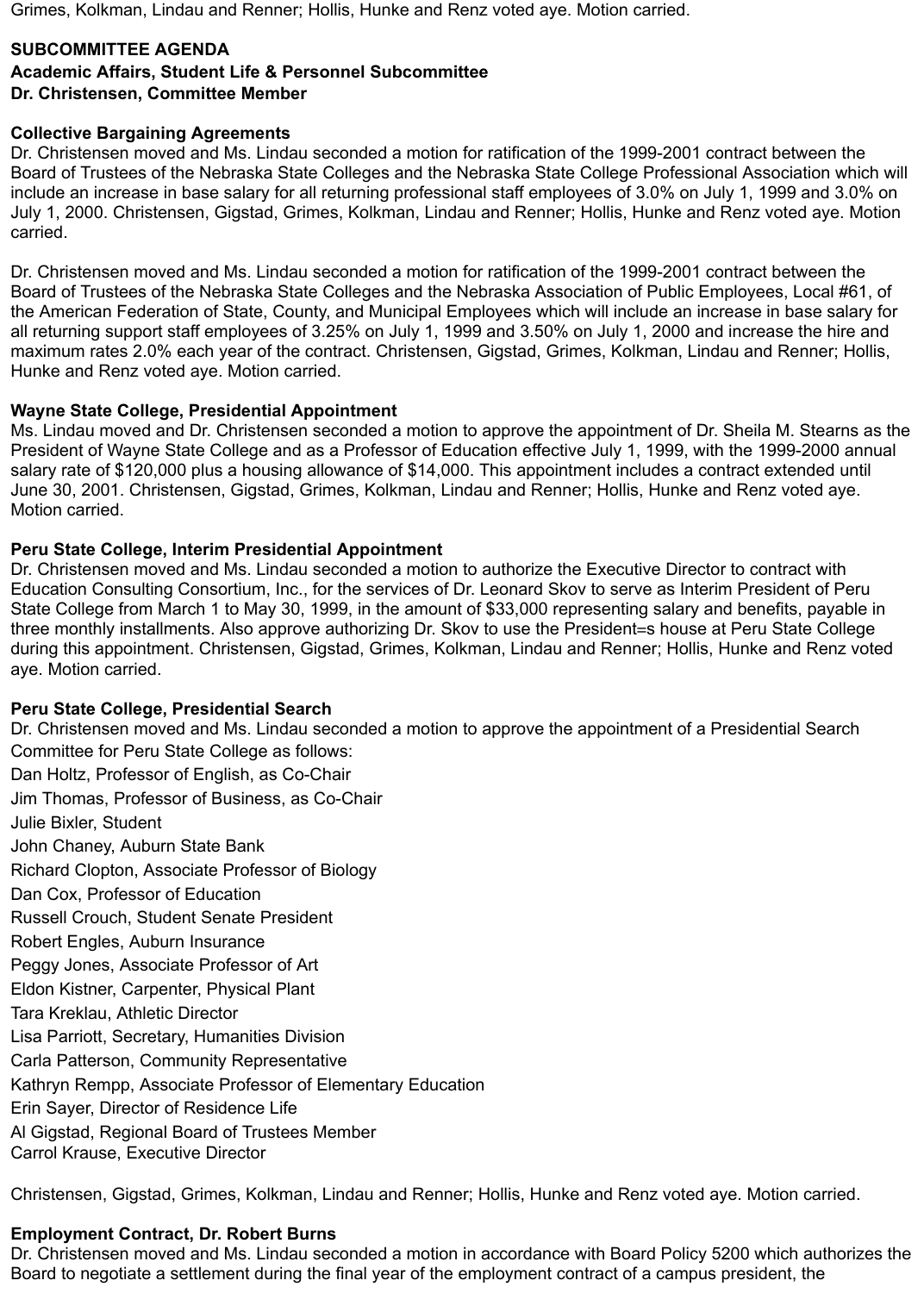Subcommittee recommends approval of an agreement by which Dr. Robert L. Burns resigns his employment effective January 4, 1999, and releases all applicable claims he has relating to his contract and otherwise in payment of \$35,000, a sum which is approximately fifty percent (50%) of the value of the remaining balance of his employment contract with the State College System. Christensen, Gigstad, Grimes, Kolkman, Lindau and Renner; Hunke and Renz voted aye. Hollis abstained. Motion carried.

#### **Wayne State College, Editing and Publishing Minor**

Dr. Christensen moved and Ms. Lindau seconded a motion to approve the proposed Editing and Publishing Minor to the Communication Arts degree program at Wayne State College. Christensen, Gigstad, Grimes, Kolkman, Lindau and Renner; Hollis, Hunke and Renz voted aye. Motion carried.

#### **Wayne State College, On-Line Media Minor**

Dr. Christensen moved and Mr. Renner seconded a motion to approve the proposed On-Line Media Minor to the Communication Arts degree program at Wayne State College. Christensen, Gigstad, Grimes, Kolkman, Lindau and Renner; Hollis, Hunke and Renz voted aye. Motion carried.

#### **Wayne State College, Pre-Law Minor**

Dr. Christensen moved and Mr. Renner seconded a motion to approve the proposed Pre-Law Minor to the Political Science degree program at Wayne State College. Christensen, Gigstad, Grimes, Kolkman, Lindau and Renner; Hollis, Hunke and Renz voted aye. Motion carried.

#### **Wayne State College, Foods and Nutrition Concentration**

Dr. Christensen moved and Mr. Renner seconded a motion to approve the proposed Foods and Nutrition Concentration to the Family and Consumer Sciences degree program at Wayne State College. Christensen, Gigstad, Grimes, Kolkman, Lindau and Renner; Hollis, Hunke and Renz voted aye. Motion carried.

#### **Wayne State College, Public Accounting Concentration**

Dr. Christensen moved and Mr. Renner seconded a motion to approve the proposed Public Accounting Concentration to the Business Administration Major at Wayne State College. Christensen, Gigstad, Grimes, Kolkman, Lindau and Renner; Hollis, Hunke and Renz voted aye. Motion carried.

# **Business Affairs Subcommittee--Physical Plant**

**Fran Grimes, Chair**

## **Selection of LB 1100 Projects Architect**

The Board Selection Committee assigned to interview and recommend the architectural firm(s) to prepare five program statements for some of the LB 1100 projects will interview Alley Poyner Architects of Omaha; Bahr Vermeer & Haecker of Lincoln; DLR Group of Omaha; and Clark Enersen Partners of Lincoln on January 21. Once a firm or firms are chosen to develop the program statements, the committee will negotiate the contract(s) and forward a recommendation to the Board of Trustees for its approval.

## **Peru State College, Revised Capital Construction Budget Request**

Ms. Grimes moved and Mr. Renner seconded a motion to approve the revised capital construction budget request for Peru State College as follows:

1999-2001 Biennium

- \* \$125,000 for campus-wide consultant services for facilities renovation to address Coordinating Commission findings
- \* \$75,000 for program statements for remaining projects (Library, Old Gym, and Physical Plant)
- \* \$250,000 for water pipe replacement and filter system

\* \$500,000 for Old Gym -- second year of biennium for area to be used as library (subject to feasibility study of this option)

\* \$200,000 distance learning classrooms

The following funds should be appropriated in the 1999-2001 biennium for expenditure in 2001-03:

\* \$5.75 million for additional renovations after planning is complete:

Old Gym remaining renovation

Library (without addition)

Christensen, Gigstad, Grimes, Kolkman, Lindau and Renner; Hollis, Hunke and Renz voted aye. Motion carried.

#### **Peru State College, Hoyt Project Program Statement**

The firm of Clark Enersen Partners of Lincoln, NE presented its report on the Program Statement for the Renovation/Addition of the Hoyt Science Building at Peru State College. Following the presentation, the document will be distributed to staff members in the offices of the State Building Division, DAS Budget, Legislative Fiscal Office and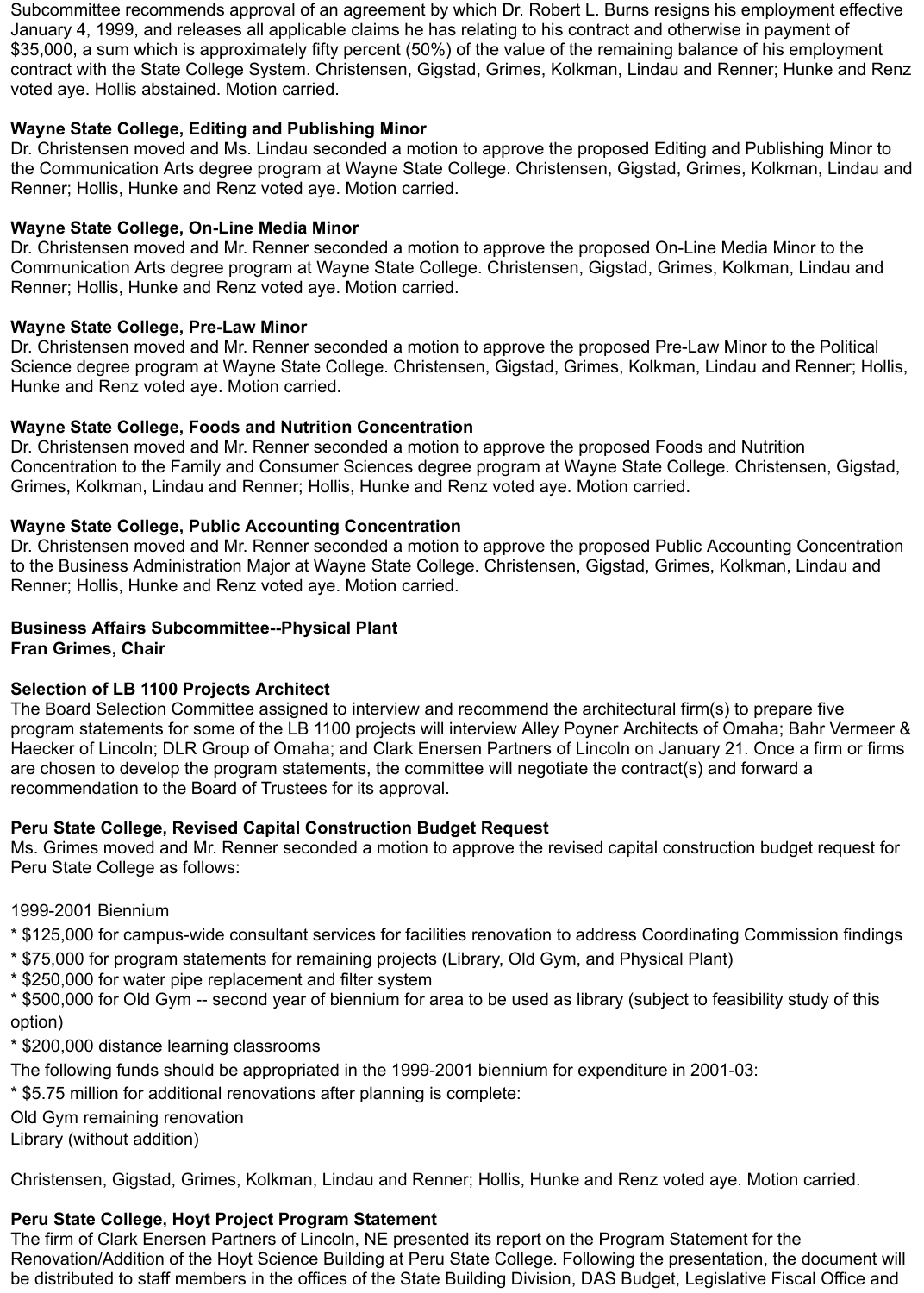Coordinating Commission. Those persons will be asked that any comments and questions arising from their review of the Program Statement be forwarded to the System Office so that they can be routed, along with those from Board members and System Office staff, to the college and architects for responses. If the responses are determined to be adequate, the college will recommend that approval of the Program Statement be considered at the February 26, 1998 meeting.

#### **Chadron State College, Burkhiser Renovation Schematic Design**

Bahr, Vermeer & Haecker, architects presented the Schematic Design documents for the Burkhiser Renovation project at Chadron State College. Funds for the project are being provided as follows:

|                                    | 1997-98   | 1998-99   |
|------------------------------------|-----------|-----------|
| LB 309 Funds                       | \$490,120 | \$490,120 |
| <b>CSC Student Facilities Fees</b> | \$225,511 | \$225,511 |
| <b>TOTAL</b>                       | \$715,631 | \$715,631 |

The Design Development documents will be reviewed by staff in the System Office and the DAS/LB 309 offices with any comments and questions to be addressed by the college and architect prior to construction documents being finalized. Board members may either forward their questions or comments to staff in the System Office or to the college. The current schedule for the project indicates that construction documents are to be completed by March 26, 1999, advertising for the project will begin on March 29, 1999, bids are to be received on April 20, 1999, and the contract awarded on April 27, 1999. Some adjustments to that schedule may be necessary since the Board meeting subsequent to the bid opening will not occur until May 14, 1999.

#### **Chadron State College, Memorandum of Cooperation with the Mari Sandoz Society, Inc.**

Ms. Grimes moved and Mr. Renner seconded a motion to approve a Memorandum of Cooperation between Chadron State College and the Mari Sandoz Society, Inc. Gigstad, Grimes, Kolkman, Lindau and Renner; Hollis, Hunke and Renz voted aye. Motion carried. Christensen left prior to the vote.

#### **INFORMATION ITEMS**

#### **AGB Conference Attendance**

Board members were asked to indicate their interest in attending the Association of Governing Boards Conference to be held March 27-30 in Seattle, Washington. Registration will be coordinated through the System Office.

#### **Reports**

Ms. Hunke reported that students are just getting back to classes at Chadron State College following the holiday break. The Student Senate has a Leadership Conference planned for area high school students at the end of February.

Dr. Krepel reported the Miller Hall re-conversion project is well underway at Chadron State College. The Social Work program has recently received preliminary accreditation and full accreditation is expected. In addition, one-third of the Chadron faculty have had proposals funded through scholarship development dollars recently.

Ms. Renz announced that Wayne State College has many Martin Luther King Jr. activities planned on campus, and a Leadership Conference is also planned. There also appears to be a lot of interest on campus in the naming of the new president, Dr. Sheila Stearns.

Dr. Halsey said he was pleased to have Ms. Renz representing the Wayne State College students following the resignation of Ms. Badura. He reported highlights of the visiting scholars series and the men=s and women=s basketball season. He announced that over 72% of area high school students had identified Wayne State College as their first college choice; and two of the recently established Phi Theta Kappa Community College Transfer Scholarships are to be awarded next year. Wayne State College is applying for a Japanese student exchange program; and an articulation concern has arisen involving the University of Nebraska that will need to be discussed with the Board at some point in time.

Mr. Hollis congratulated Dr. Flynn who is leaving March 1 to assume the Presidency at Springfield College in Springfield, Massachusetts. He expressed excitement about the formation of a search committee for the next president of Peru State College. He also announced that the honors program is experiencing growth in its offerings.

Dr. Flynn welcomed Mr. Hollis to the Board as a student trustee following the resignation of Mr. Funkhouser. He reported that there has been good progress with the Peru State College Foundation, and much time has been spent on the Coordinating Commission=s benchmarks. He thanked the Board for his experience serving as Interim President of Peru State College.

Dr. Krause reported that many legislative bills are in the process of being filed and he will keep the Board informed of those relating to the State Colleges. He announced that the Peru State College Presidential Search Committee has